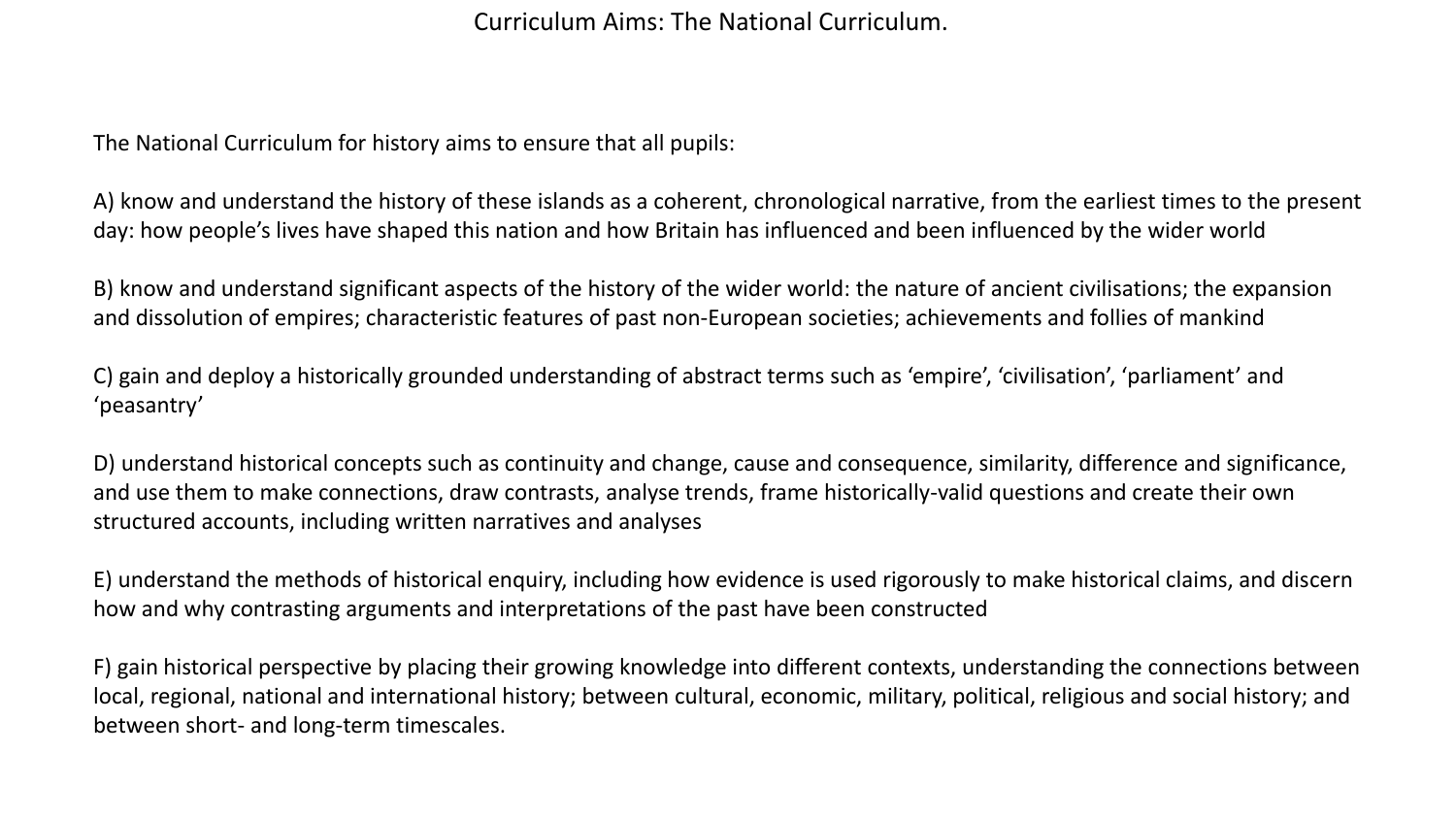**Year 7. Curriculum Aims: The National Curriculum.** 

|                                      | Links with The National Curriculum.                                                                                                                                                                                                                                                                                                                                                                                                                                                                                                                                                                                   |
|--------------------------------------|-----------------------------------------------------------------------------------------------------------------------------------------------------------------------------------------------------------------------------------------------------------------------------------------------------------------------------------------------------------------------------------------------------------------------------------------------------------------------------------------------------------------------------------------------------------------------------------------------------------------------|
| Autumn 1<br>(SKILLS)                 | E) Historical concepts. For example, chronology and significance.<br>F) Understanding historical enquiry. For example, students will understand basic concepts such as primary and secondary evidence and how that builds a historians'<br>enquiry.                                                                                                                                                                                                                                                                                                                                                                   |
| Autumn 2<br>(THE<br><b>ROMANS)</b>   | A) Origins of Britain and symbiotic influence with the word. For example, Rome's invasion of Britannia and the influence that formed, both Roman to Britannia,<br>Britannia to Rome and the long term influence on Britain.<br>B) Significant aspects of history. For example, the ancient civilisation of Rome and expansion and dissolution of the Roman Empire.<br>C) Abstract terms. For example, 'Empire' and 'Civilisation'.                                                                                                                                                                                    |
| Spring 1<br>(1066)                   | A) Understand this history of these islands. For example, Historian Marc Morris says the Norman Conquest is 'the most significant event in English history'. Students<br>can understand how such an opinion was formed and the important of events through war, the feudal system, the doomsday book.<br>C) Abstract terms. Peasantry, feudal.<br>F) Context and connections. For example, students can look at the invasion on a national scale, and use the Harrying of the North to look at the destruction on a<br>regional level.                                                                                |
| Spring 2<br>(MEDIEVAL LIFE)          | A) Understanding of these islands. For example, the role of Christianity in Medieval life. Also continuing a chronological structure from The Romans and the Norman<br>Conquest.<br>B) Aspects of winder world. For example, the crusades and exploration of medieval Islamic culture which sets the two religious powers into conflict.<br>C) Abstract terms: crusades, pilgrimage, parliament.<br>F) Connections. For example, generalised medieval towns could be national but there could be an attempt to use primary sources to explore local examples.                                                         |
| Summer 1<br>(TUDOR<br>ENGLAND)       | B) The follies of mankind. For example, the Wars of the Roses show the human race to have an obsession with power and continuous persecution of 'others' in society<br>- in this case, Catholics.<br>C) Abstract terms. For example, reformation and Renaissance.                                                                                                                                                                                                                                                                                                                                                     |
| Summer 2<br>(ELIZABETHAN<br>ENGLAND) | A) The history of this island. For example, Elizabeth I is one of the most famous Queens in world history because of her strength and virtue. England's win during her<br>reign seeps into Britain's 21 <sup>st</sup> century consciousness through 'Britannia rules the waves' and the power of our navy.<br>B) Aspects of the wider world. For example, other countries relationship with England and Protestantism such as the Spanish. How these great powers could expand<br>and solidify their power through marriage.<br>F) Different types of history. For example, military history with the Spanish Armada. |

Added comments: This SOW across all terms links to **A) chronology** as it follows a chronological period from 500BC to 1745. This SOW across all terms links to **D) KHS** as the 6 KHS can be interweaved into each lesson, with each lesson having at least one main focus.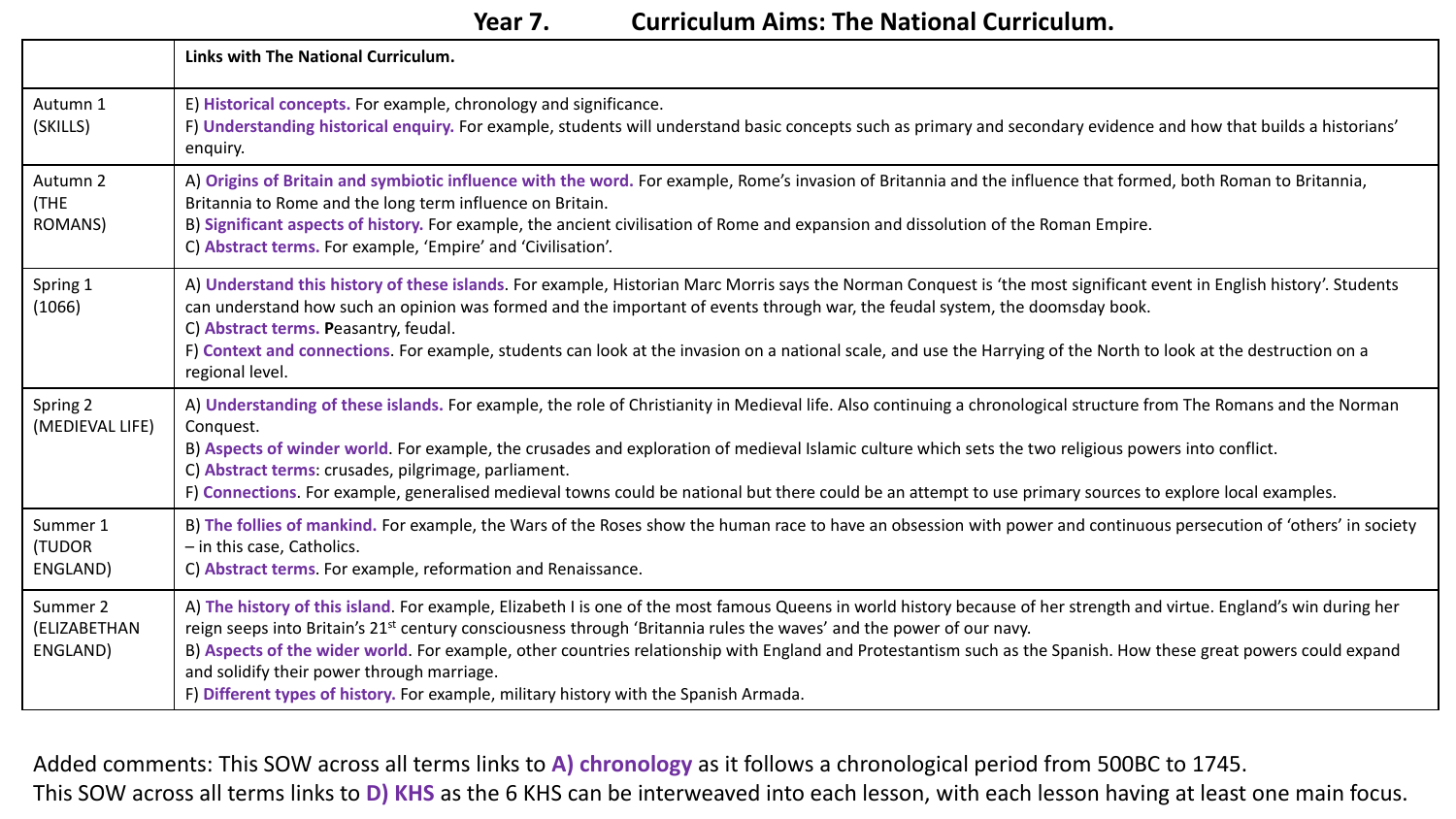## **Year 8. Curriculum Aims: The National Curriculum.**

|                                              | Links with The National Curriculum.                                                                                                                                                                                                                                                                                                                                                                                                                                                                                                                                                                                                                                                                                                                                                                                                                                                                                                                                                    |
|----------------------------------------------|----------------------------------------------------------------------------------------------------------------------------------------------------------------------------------------------------------------------------------------------------------------------------------------------------------------------------------------------------------------------------------------------------------------------------------------------------------------------------------------------------------------------------------------------------------------------------------------------------------------------------------------------------------------------------------------------------------------------------------------------------------------------------------------------------------------------------------------------------------------------------------------------------------------------------------------------------------------------------------------|
| Autumn 1<br>(SKILLS)                         | E) Historical concepts. For example, chronology and significance.<br>F) Understanding historical enquiry. For example, students will understand basic concepts such as primary and secondary evidence and how that builds a historians'<br>enquiry.                                                                                                                                                                                                                                                                                                                                                                                                                                                                                                                                                                                                                                                                                                                                    |
| Autumn 1<br>(STUARTS)                        | A) History of these Islands. For example, persecution of women across a period of time. English civil war; the formation of a truly controlled monarchy, the true end of absolute power.<br>B) Non-European society. For example, the misconception that only women were persecuted for witchcrafts. Majority of those in Iceland who were persecuted were men,<br>C) Abstract terms: Parliament., civil war.<br>E) Contrasting arguments. For example was the persecution of witches a form of patriarchal control, different opinions on this.                                                                                                                                                                                                                                                                                                                                                                                                                                       |
| Spring 1<br>(TUDOR<br>ENGLAND)               | B) The follies of mankind. For example, the Wars of the Roses show the human race to have an obsession with power and continuous persecution of 'others' in society<br>- in this case, Catholics.<br>C) Abstract terms. For example, reformation and Renaissance.                                                                                                                                                                                                                                                                                                                                                                                                                                                                                                                                                                                                                                                                                                                      |
| Spring 2<br>(SLAVERY)                        | A) Understand this history of these islands. For example, Britain's role in the Slave Trade Triangle.<br>B) Non-European society. For example, the Kingdoms of Kongo and Benin. Explorations of other civilisations, their cultures and characteristics.<br>E) Contrasting arguments and interpretations. For example, students now have evidence of both sides of the British Empire - colonisation but also the pride British people felt about<br>it. Understand why people feel pride and feel guilt about it. Many levels to this, but it is VITAL our students understand the nuances of the British Empire.<br>F) Local, national and international history. Economic, military, religious history. For example, the Slave Trade benefitted local cities like Liverpool, thus the UK as a nation and the<br>Kingdoms in Africa that sold slaves which intertwines the economic benefit for slavery, the military used to control them and the religious aspect to colonisation. |
| Spring 2<br>(AN AGE OF<br><b>REVOLUTION)</b> | A) Understanding the history of these Islands. For example, Britain's industrial revolution.<br>B) Non-European society. For example, the trade between nations and the benefits Britain got from its colonies across the world in terms of raw materials.<br>C) Abstract terms. Revolution.<br>F) Economic and Social history and Short and Long term timescales. For example, the economic benefits locally and the social change this had on people – the rise of the middle class,<br>the movement of the working class into industry and urbanisation.                                                                                                                                                                                                                                                                                                                                                                                                                            |
| Summer 2<br>(VICTORIAN<br>ENGLAND)           | A) The history of this island. For example, the Chartists have strong links to the Labour movement and female suffrage is vital to understand the history of the patriarchy.<br>E) Historical interpretations. For example, the peaceful and violent protests that occurred for female suffrage. A pre-cursor for civil rights in Y9.                                                                                                                                                                                                                                                                                                                                                                                                                                                                                                                                                                                                                                                  |

Added comments: This SOW across all terms links to **A) chronology** as it follows a chronological period from from 1371 to the 20th century. This SOW across all terms links to **D) KHS** as the 6 KHS can be interweaved into each lesson, with each lesson having at least one main focus.